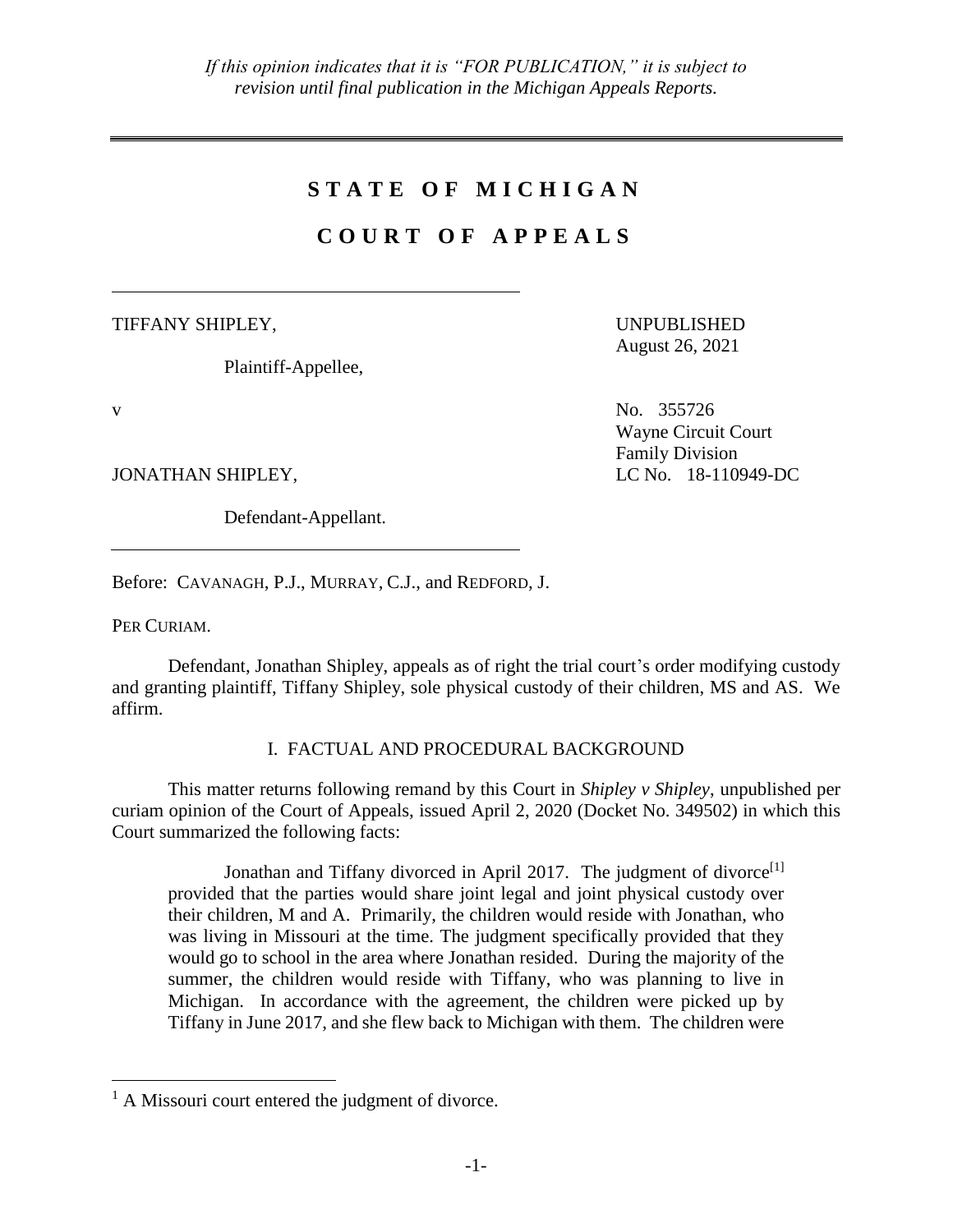supposed to travel back to Missouri over the 4th of July holiday, but Jonathan and Tiffany agreed that they would instead stay with Tiffany and that Jonathan would pick them up ten days earlier than indicated in the judgment of divorce.

In August 2017, Jonathan contacted Tiffany and asked that she "flip" the agreed upon schedule so that he would have them in the summer and she would have them in the school year. Tiffany agreed and drafted a written agreement to that effect. The agreement was signed and notarized, but was not filed with the court in Missouri. According to Jonathan, the agreement was temporary. He explained that he had moved to California because he could not find work in Missouri, and he needed time to acquire appropriate housing. Tiffany, however, believed that the agreement was not temporary. The written agreement does not indicate the duration of the "flipped" custody schedule.

In August 2018, Jonathan registered the original child custody order, as contained in the parties' judgment of divorce, in a California court. Jonathan then attempted to exercise physical custody in accordance with the original child custody order, and he expected Tiffany to place the children on a flight to California before school started in September 2018. Tiffany, despite agreeing to do so and showing proof of a scheduled flight, did not allow the children on the plane to California. When Jonathan, who was at the airport to pick the children up, asked where they were, she told him that she had been advised that she did not have to return them to his care.

In late August 2018, Tiffany filed a petition to modify child custody under the Uniform Child Custody Jurisdiction and Enforcement Act (UCCJEA), MCL 722.1101 *et seq*. She sought to have the child custody order modified to reflect that the children would remain in her custody during the school year and spend four weeks and alternating holidays with Jonathan. However, before a hearing on the petition could be held in the trial court, Jonathan took the children out of school in Michigan during a school day without Tiffany's knowledge. He and the children flew back to California. The children remained in his custody and were enrolled in a school in California until the trial court ordered Jonathan to return the children to Tiffany's custody in December 2018.

An evidentiary hearing regarding the petition for modification of the child custody order was held in March 2019. At the hearing, the trial court found that (1) proper cause and a change of circumstances justified review of the original custody order, (2) an established custodial environment existed solely with Tiffany, and (3) modification of the child custody order was in the children's best interests. Accordingly, the trial court entered an order awarding Tiffany sole physical custody of the children. [*Shipley*, unpub op at 1-2.]

Jonathan appealed the trial court's order modifying custody and parenting time, arguing that the trial court erred in finding that proper cause or a change of circumstances existed to justify revisiting the original custody order. *Id*. at 3. In *Shipley*, this Court ruled that the trial court erred in finding proper cause or a change of circumstances to warrant revisiting the initial custody order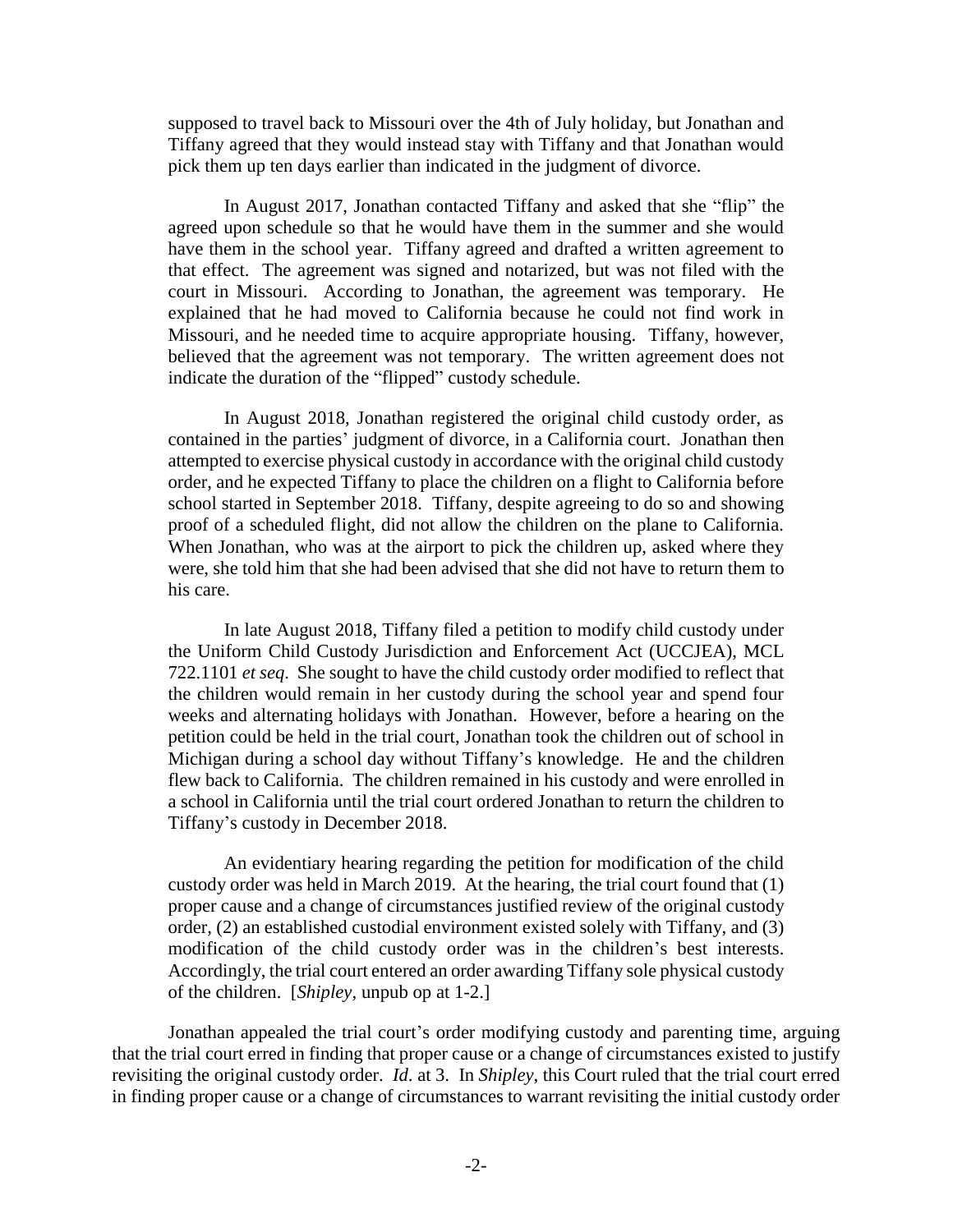because it based that determination on the relinquishment of jurisdiction by both Missouri and California and "the fact that Michigan has jurisdiction is not likely to have a significant impact on the children's wellbeing." *Id*. at 4. Moreover, this Court noted that, even if Tiffany had established proper cause or a change of circumstances to warrant revisiting the custody order, reversal would nonetheless be warranted because the trial court erred in concluding that the children only had an established custodial environment with Tiffany. *Id*. at 4-5. This Court concluded:

As recently stated by our Supreme Court, "it is critical that trial courts, in the first instance, carefully and fully comply with the requirements of MCL 722.27(1)(c) before entering an order that alters a child's established custodial environment" as "[a]ny error in this regard may have lasting consequences yet effectively be irreversible." *Daly v Ward*, 501 Mich 897, 898 (2017). In this case, because proper cause or a change of circumstances was not established, the trial court was without authority to make a determination regarding the existence of an established custodial environment or to reconsider the statutory best interest factors. Accordingly, we reverse the order granting Tiffany's motion to modify custody and remand for further proceedings. **On remand, the trial court shall consider updated information before making any decisions regarding the custody of the children.** [*Id*. at 5-6 (emphasis added).]

On remand, in September 2020, the trial court held new custody proceedings to address proper cause or a change of circumstances, established custodial environment, and the best interests of the children. On November 20, 2020, the trial court issued an opinion finding again that, on the basis of evidence presented at the new custody hearings, Tiffany had established proper cause and a change of circumstances to warrant revisiting the initial custody order. The trial court also found that the children had an established custodial environment solely with Tiffany. The trial court required Tiffany to show by a preponderance of the evidence that the children's best interests would be served by modification of the custody order. The trial court found that the majority of the best-interest factors favored Tiffany and concluded that Tiffany had established by a preponderance of the evidence that modifying custody served the children's best interests. The trial court, however, also determined that, if this Court concluded again on appeal that the children had an established custodial environment with both parents, the trial court also found that Tiffany established by clear and convincing evidence that the children's best interests would be served by modifying the custody order. The trial court granted Tiffany sole physical custody, both parents joint legal custody, and ordered that Jonathan will have parenting time every summer, one weekend a month, and on extended holiday weekends. Defendant now appeals.

## II. ANALYSIS

## A. INTERPRETATION OF THIS COURT'S REMAND ORDER

Jonathan first argues that, under the law-of-the-case doctrine, the trial court misinterpreted this Court's remand order by reevaluating the custody issues instead of simply denying Tiffany's motion to modify custody or requiring her to file a new motion to modify custody. We disagree.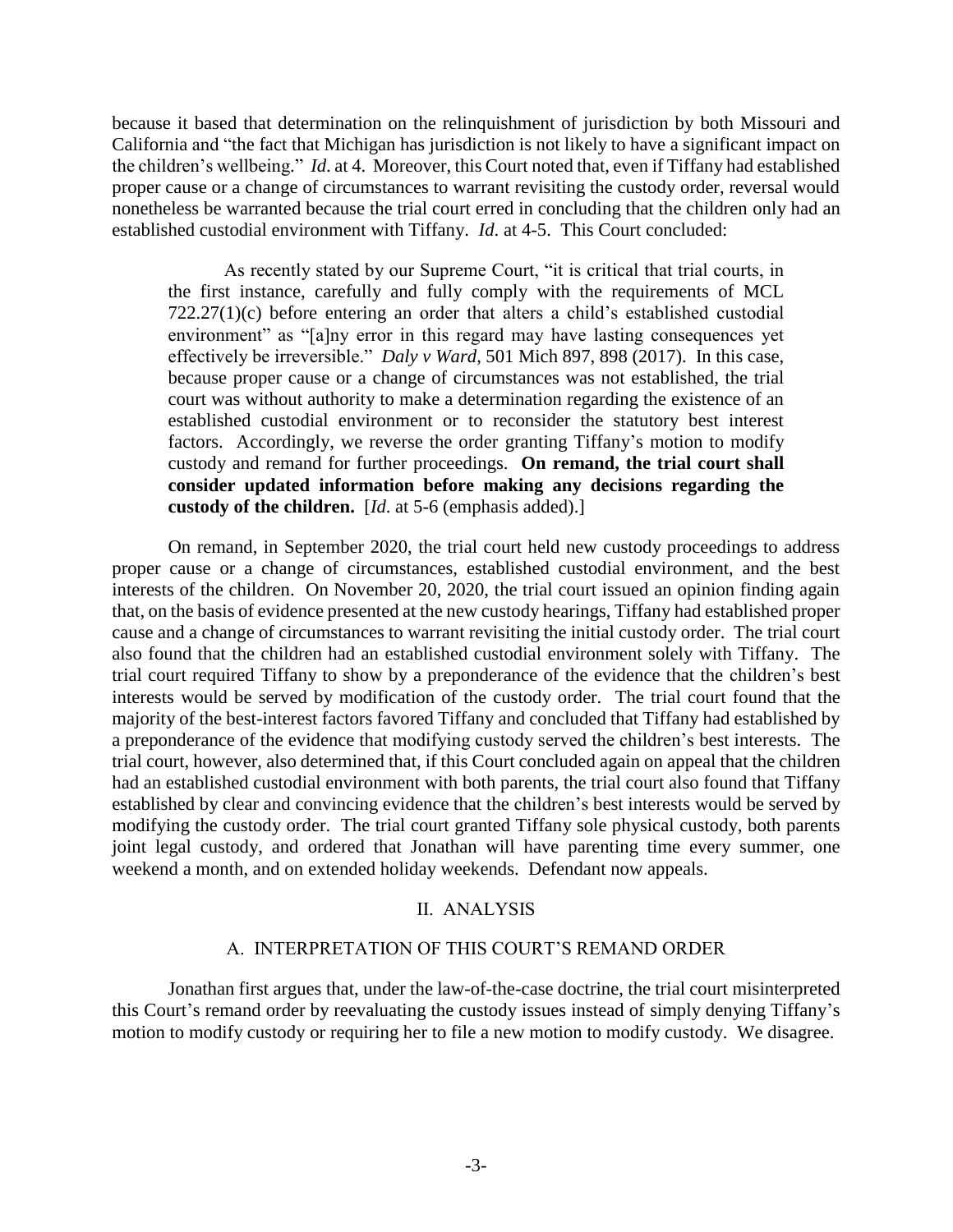We review de novo whether and to what extent the law-of-the-case doctrine applies. *Kasben v Hoffman*, 278 Mich App 466, 470; 751 NW2d 520 (2008). This Court explained the extent of the application of the law-of-the-case doctrine in *Kasben* as follows:

When this Court disposes of an appeal by opinion or order, the opinion or order is the judgment of the Court. And a lower court may not take action on remand that is inconsistent with the judgment of the appellate court. Rather, the trial court is bound to strictly comply with the law of the case, as established by the appellate court, according to its true intent and meaning. However, the law-of-thecase doctrine only applies to issues actually decided—implicitly or explicitly—on appeal. [*Id*. (quotation marks and citations omitted).]

In *Shipley*, after concluding that the trial court erred, this Court reversed and remanded for further proceedings to be conducted by the trial court. This Court specifically directed that, on "remand, the trial court shall consider updated information before making any decisions regarding the custody of the children." *Shipley*, unpub op at 4-6.

Jonathan contends that, because this Court concluded that the trial court erred in finding that Tiffany met the proper cause or a change of circumstances threshold to warrant revisiting the custody order, the law-of-the-case doctrine required the trial court to deny Tiffany's motion and hold no further proceedings. Jonathan's argument lacks merit because this Court's opinion plainly directed the trial court to take specific further action. Further, when Jonathan moved in this Court for immediate effect of *Shipley*, this Court reiterated in its order that, "the trial court shall on remand consider updated information before making any decisions as to the custody of the children at issue in this case." *Shipley v Shipley*, unpublished order of the Court of Appeals entered April 30, 2020 (Docket No. 349502). Jonathan also moved for reconsideration and clarification of this Court's *Shipley* decision, arguing that further proceedings were unnecessary because this Court concluded that Tiffany had failed to establish proper cause or a change of circumstances, and therefore, under *Vodvarka*, no further proceedings could occur. This Court, however, denied Jonathan's motion. *Shipley v Shipley*, unpublished order of the Court of Appeals, entered July 8, 2020 (Docket No. 349502). We conclude that the trial court correctly interpreted this Court's remand order and properly held further proceedings by considering updated information as directed by this Court.

## B. PROPER CAUSE AND CHANGE OF CIRCUMSTANCES

Jonathan argues that the trial court erred by finding that Tiffany met her burden of establishing proper cause or a change of circumstance. We disagree.

This Court reviews a trial court's custody determination for an abuse of discretion. *McRoberts v Ferguson*, 322 Mich App 125, 133; 910 NW2d 721 (2017). "In the context of a child custody dispute, an abuse of discretion is found only in extreme cases wherein the trial court's decision is so palpably and grossly violative of fact and logic that it evidences the exercise of passion or bias or a perversity of will." *Id*. at 133-134 (citations omitted). In custody disputes, this Court reviews findings of fact to determine whether the findings are against the great weight of the evidence. *Kubicki v Sharpe*, 306 Mich App 525, 538; 858 NW2d 57 (2014). "This Court reviews a trial court's determination regarding whether a party has demonstrated proper cause or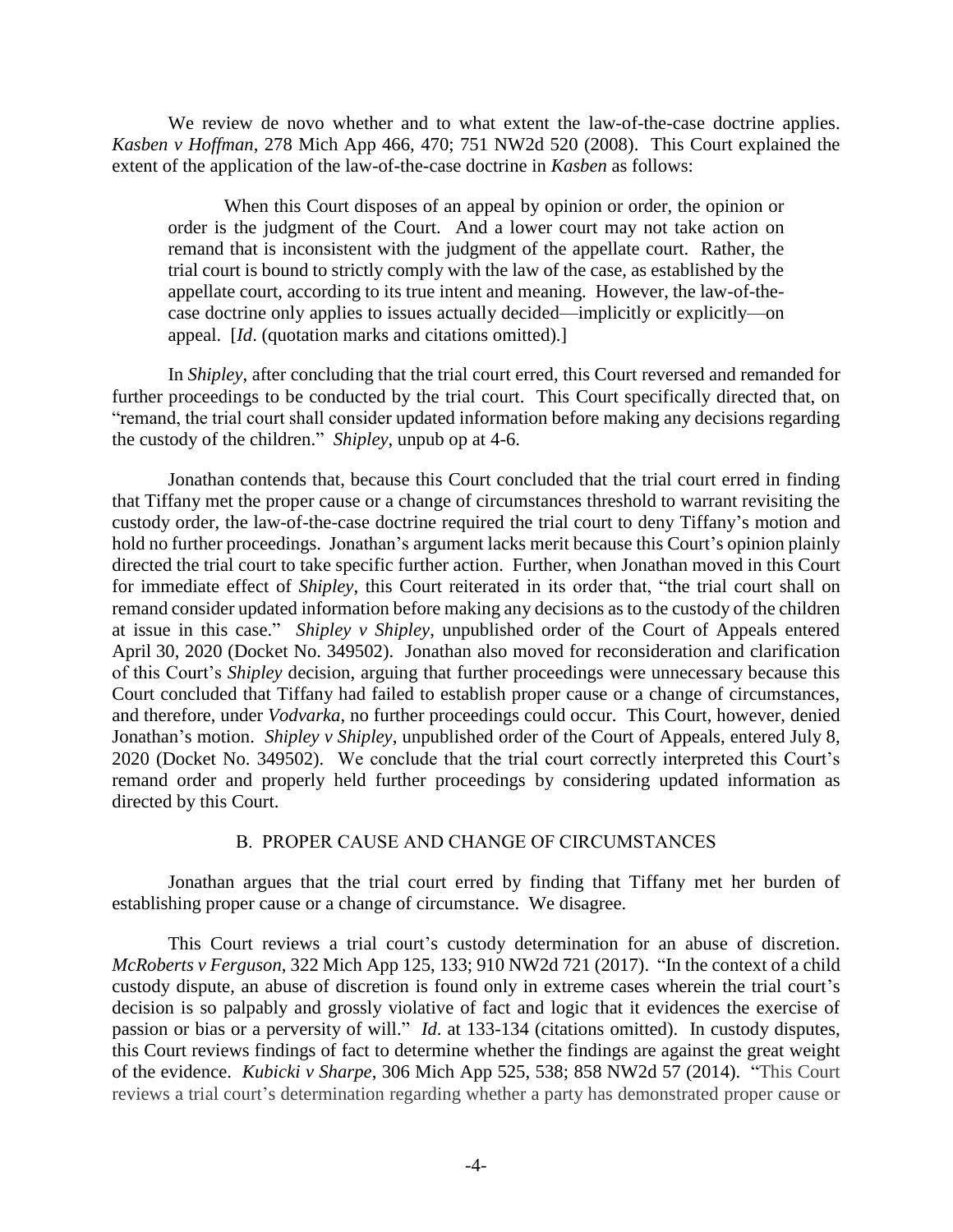a change of circumstances under the great weight of the evidence standard." *Corporan v Henton*, 282 Mich App 599, 605; 766 NW2d 903 (2009). Under the great weight of the evidence standard, this Court defers to the trial court's findings of fact unless the trial court's findings "clearly preponderate in the opposite direction." *Id*.

"The requirement that a party seeking a change in custody first establish proper cause or a change of circumstances emanates from the Child Custody Act, MCL 722.21 *et seq*." *Vodvarka v Grasmeyer*, 259 Mich App 499, 508; 675 NW2d 847 (2003). "Specifically, MCL 722.27(1)(c) provides that if a child custody dispute has arisen from another action in the circuit court, the court may "[m]odify or amend its previous judgments or orders for proper cause shown or because of change of circumstances . . . ." *Vodvarka*, 259 Mich App at 508. "The movant, of course, has the burden of proving by a preponderance of the evidence that either proper cause or a change of circumstances exists before the trial court can consider whether an established custodial environment exists (thus establishing the burden of proof) and conduct a review of the best interest factors." *Id.* at 509. "[I]f the movant does not establish proper cause or change in circumstances, then the court is precluded from holding a child custody hearing[.]" *Id*. at 508.

"These initial steps to changing custody—finding a change of circumstance or proper cause and not changing an established custodial environment without clear and convincing evidence are intended to erect a barrier against removal of a child from an established custodial environment and to minimize unwarranted and disruptive changes of custody orders." *Id.* at 509 (citation omitted). "[I]n order to establish a 'change of circumstances,' a movant must prove that, since the entry of the last custody order, the conditions surrounding custody of the child, which have or could have a significant effect on the child's well-being, have materially changed." *Id*. at 513. "[N]ot just any change will suffice, for over time there will always be some changes in a child's environment, behavior, and well-being." *Id*. "Instead, the evidence must demonstrate something more than the normal life changes (both good and bad) that occur during the life of a child, and there must be at least some evidence that the material changes have had or will almost certainly have an effect on the child." *Id.* at 513-514. "Because a 'change of circumstances' requires a 'change,' the circumstances must be compared to some other set of circumstances." *Id*. at 514. "[S]ince the movant is seeking to modify or amend the prior custody order, it is evident that the circumstances must have changed since the custody order at issue was entered." *Id*.

The trial court did not err in concluding that, since the entry of the Missouri custody order, Tiffany had established a change of circumstances, i.e., the conditions surrounding custody of the children, which have or could have a significant effect on the children's well-being, had materially changed. In *Shipley*, this Court concluded that the trial court erred in finding proper cause or a change of circumstances because the trial court failed to address "all" of the changes since the last custody order. This Court concluded that the trial court placed too much emphasis on the children traveling between states because the initial custody order contemplated such travel. The record reflects that, on remand, the trial court thoroughly compaired the conditions in place at the time of entry of the initial custody order with the changes that occurred since that time and articulated on the record the proper cause and change of circumstances that warranted revisiting the order.

The trial court heard Tiffany's testimony and considered documentary evidence in the record and new evidence presented by the parties. The trial court explained in detail how the children's present lives were significantly different from their lives at the time of the initial custody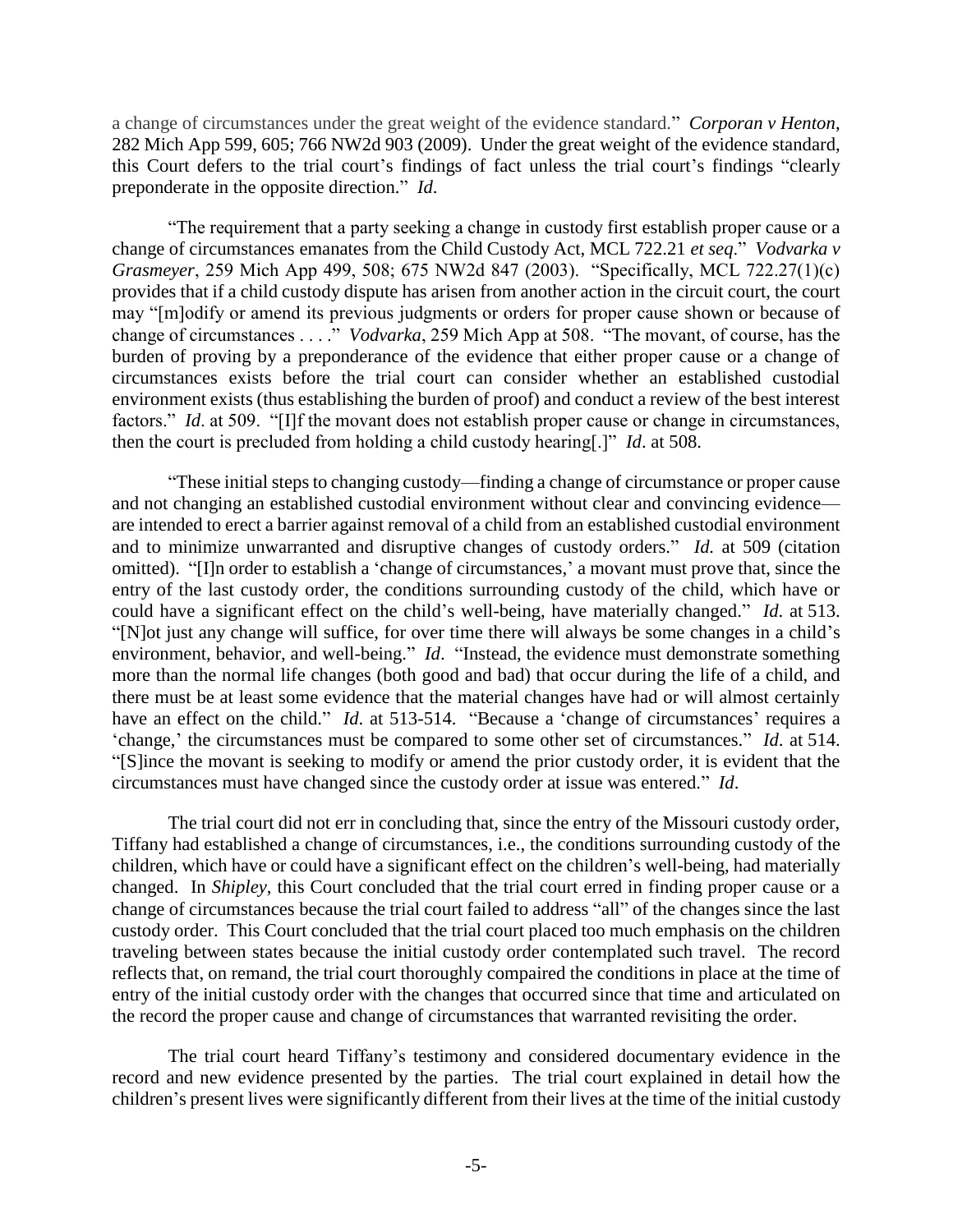order. The record reflects that the initial custody order contemplated the children traveling between Missouri and Michigan, and intended for the children to live primarily in Missouri in the parties' marital home where they were born and reared, and to continue to attend school in Missouri, the only school system they had known. The parties also wanted the children to maintain a close relationship with their grandmother who lived in Missouri. For those reasons, the initial custody order ordered that the children stay in Missouri so that their lives would not be disturbed.

The record reflects that those circumstances no longer existed making the initial custody order's provisions inapplicable to the children's current lives. When Jonathan moved to California, the children's lives and routine were substantially changed. They no longer lived in Missouri—the only place the custody order expected them to live while with Jonathan. Nothing about the initial custody order addressed or contemplated the children moving from Missouri to a completely different state with Jonathan, uprooting their established lives and relationships, and changing schools. The trial court correctly found, based upon the evidence, that the children's lives had been subjected to significant changes.

The trial court also correctly found that the parties mutually agreed to place the children in school in Michigan upon Jonathan's move to California. That decision changed the children's lives. The trial court properly found that evidence established that, at the time of the new custody hearings, Michigan had been the children's primary residence since 2017, they were starting their fourth year of school in Michigan, they were comfortable and well-adjusted to their home in Michigan, and they had an established routine, activities, and friends in Michigan. None of these changes were contemplated by the initial custody order.

The trial court also correctly found that Jonathan's move to California changed the travel contemplated in the initial custody order. The flight to California from Michigan took a significantly longer amount of time and required the children to fly unattended with a stop and plane change in a Chicago airport. Further, the cost of the flights were substantially higher compared to the flight costs from Michigan to Missouri.

The trial court did not err by concluding that all of these changes had significant effects upon the well-being of the children. To have the children move to California as their primary residence, have them enroll in California schools, where they only attended school for one semester in the fall of 2018, would deprive them of the permanency and stability they had in Michigan. Doing so meant forcing upon the children things that were never contemplated by the initial custody order, nor the intent of the parties at the time of entry of the initial custody order. The initial custody order had been put in place to maintain the security, routine, and structure of the children's lives in Missouri. The changed circumstances made those goals no longer a possibility for the children.

"[P]roper cause means one or more appropriate grounds that have or could have a significant effect on the child's life to the extent that a reevaluation of the child's custodial situation should be undertaken." *Vodvarka*, 259 Mich App at 511. The criteria outlined in the best-interest factors set forth in MCL 722.23(a)-(l ) "should be relied on by a trial court in deciding if a particular fact raised by a party is a 'proper' or 'appropriate' ground to revisit custody orders." *Vodvarka*, 259 Mich App at 511-512. However, "not just any fact relevant to the twelve factors will constitute sufficient cause." *Id.* at 512. "Rather, the grounds presented must be 'legally sufficient,' i.e., they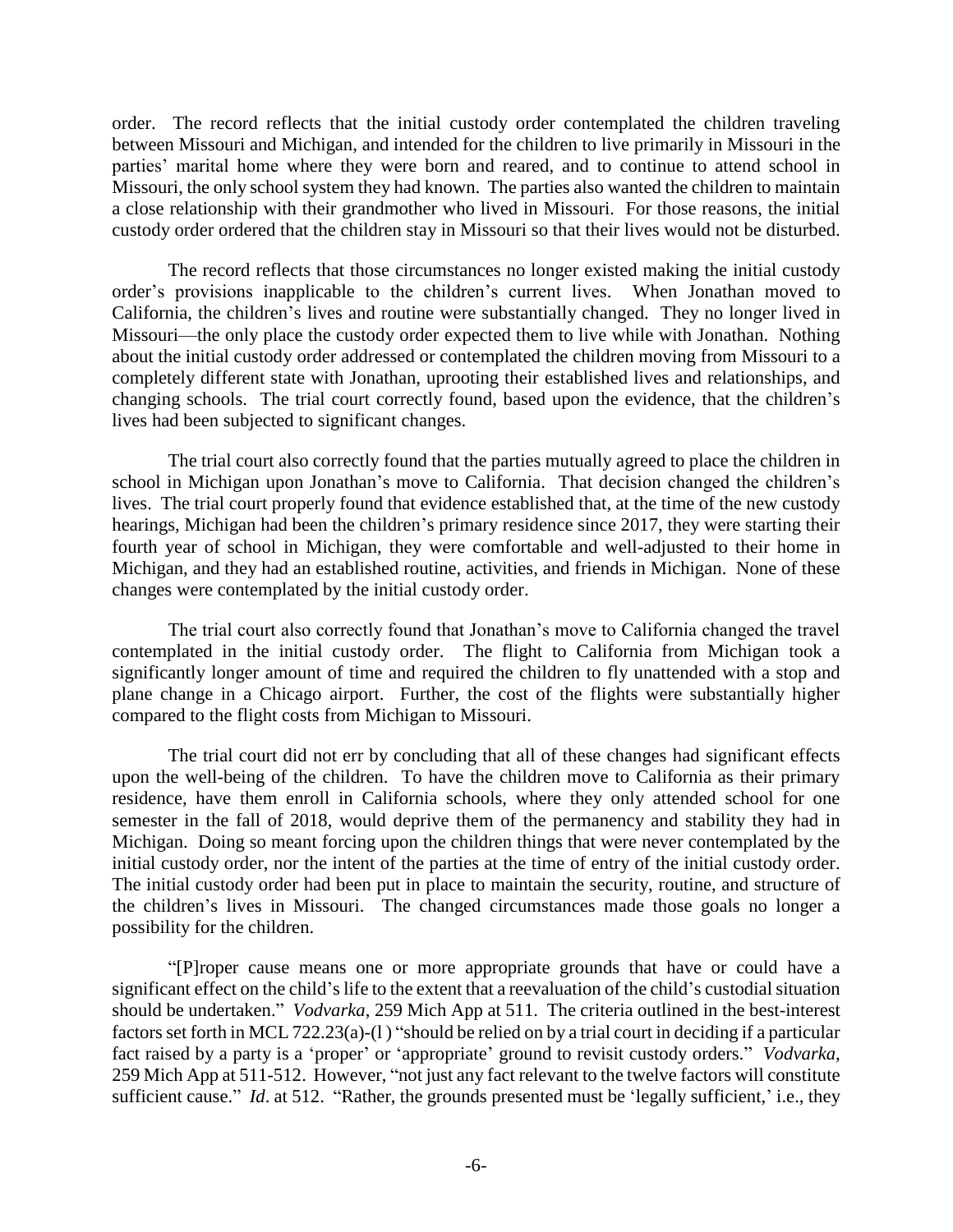must be of a magnitude to have a significant effect on the child's well-being to the extent that revisiting the custody order would be proper." *Id*. In *Vodvarka*, this Court explained:

to establish "proper cause" necessary to revisit a custody order, a movant must prove by a preponderance of the evidence the existence of an appropriate ground for legal action to be taken by the trial court. The appropriate ground(s) should be relevant to at least one of the twelve statutory best interest factors, and must be of such magnitude to have a significant effect on the child's well-being. When a movant has demonstrated such proper cause, the trial court can then engage in a reevaluation of the statutory best interest factors. [*Id*.]

In this case, the record reflects that the parties had neither the ability to communicate effectively with each other regarding the custody of the children nor the ability to facilitate a close and continuing relationship between the children and the other parent. Evidence supported the trial court's factual findings in this regard. Both parents testified that they had difficulty conversing with the other person. Further, each believed and presented evidence that the other did not work to facilitate a relationship between the children and themselves and actively tried to discourage the children from communicating with the other parent. The inability of the children's parents to communicate and the parents' mutual mistrust detrimentally affected the children. Nevertheless, the children loved both of their parents. The parties needed to work together to encourage the children's relationship with the other parent. The trial court also found that the children had lived in Michigan for approximately four years in an established stable and satisfactory family and community environment that provided the children permanency, education and extracurricular opportunities. The record reflects that the children had not established the same in California. The trial court properly concluded that these concerns constituted proper cause.

# C. ESTABLISHED CUSTODIAL ENVIRONMENT

Jonathan argues that the trial court erred by finding that the children's established custodial environment was solely with Tiffany. We disagree.

"Whether an established custodial environment exists is a question of fact to which the great weight of the evidence standard applies." *Kubicki*, 306 Mich App at 540 (citation omitted). "Before making a custody determination, the trial court must determine whether the child has an established custodial environment with one or both parents, which is an intense factual inquiry[.]" *Bofysil v Bofysil*, 332 Mich App 232, 242; 956 NW2d 544 (2020) (citation and quotation marks omitted). This Court has stated that an established custodial environment is "one of significant duration in which a parent provides care, discipline, love, guidance, and attention that is appropriate to the age and individual needs of the child. It is both a physical and a psychological environment that fosters a relationship between custodian and child and is marked by security, stability, and permanence." *Berger v Berger*, 277 Mich App 700, 706; 747 NW2d 336 (2008).

"Determining a child's established custodial environment is a pivotal step in a custody battle because it dictates the applicable burden of proof." *Bofysil*, 332 Mich App at 243. "If a proposed change would modify the child's established custodial environment, the proponent must demonstrate by clear and convincing evidence that the proposed change is in the child's best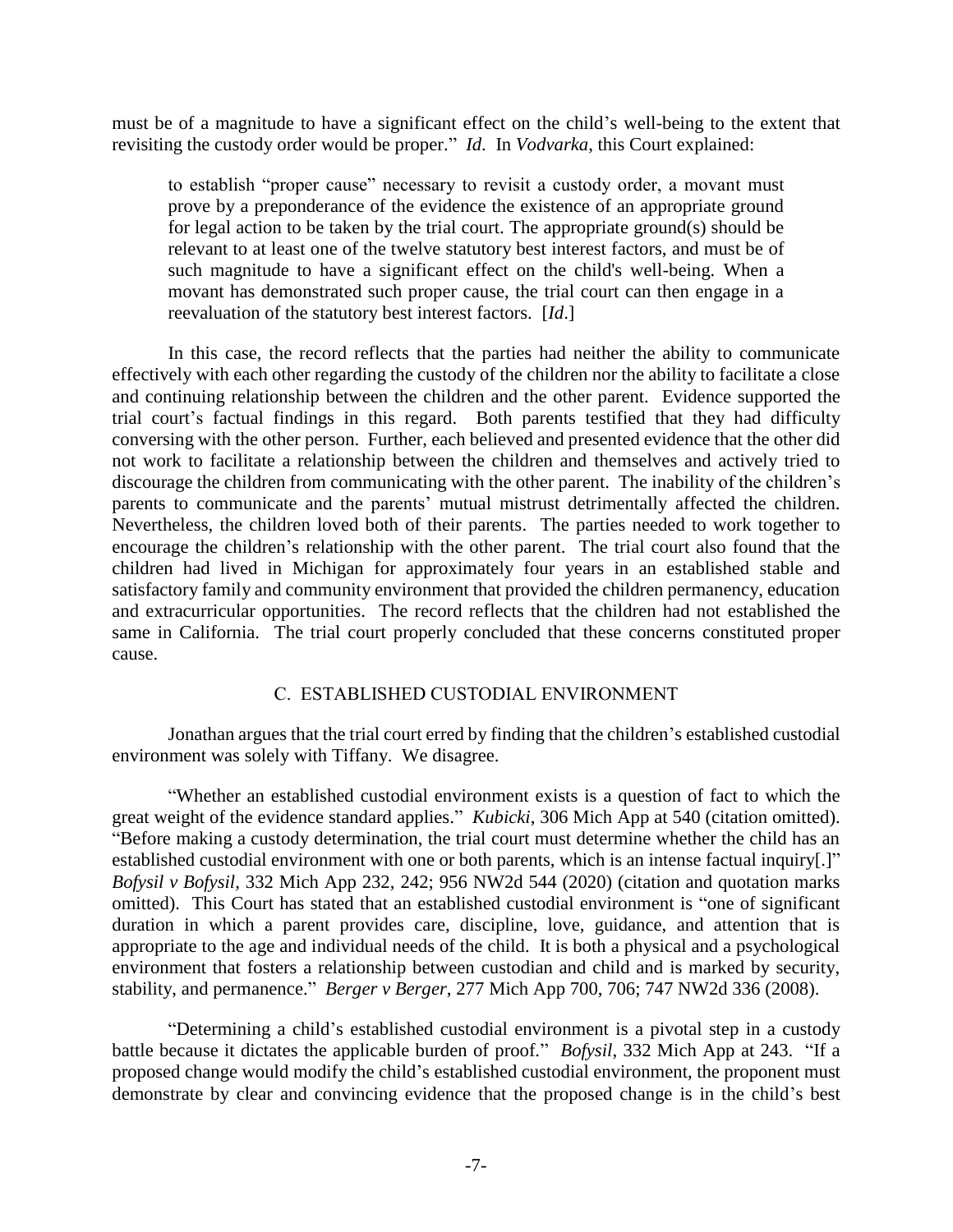interests." *Id*. (citation omitted) "If the proposed change would not modify the established custodial environment, the proponent need only demonstrate by a preponderance of the evidence that the proposed change is in the child's best interests." *Id*. "If a child has an established custodial environment with both parents, neither parent's custody may be disrupted absent clear and convincing evidence that the change is in the child's best interests." *Id*. (citation omitted)

In this case, the record reflects that the children had an established custodial environment only with Tiffany. Although this Court previously concluded in *Shipley* that the trial court erred by finding that only Tiffany had the established custodial environment as of March 2019, nearly a year and a half had transpired by the time the trial court revisited the issue on remand and heard additional testimony regarding the established custodial environment in September 2020. Although Jonathan contended that the trial court could only find that both Jonathan and Tiffany had an established custodial environment because nothing had changed since March 2019, the trial court properly considered updated information, as directed by this Court, before making its custody determination. The trial court properly considered whether, from March 2019 to September 2020, the children continued to have an established custodial environment with both parents or had an established custodial environment with only one of them.

The trial court first properly concluded that the children had an established custodial environment with Tiffany:

These children are currently 11  $\&$  13 years old. After spending over 3 school years in Michigan, in a home with [Tiffany], [her husband Nicholas Sohmer], and their half sibling, there is a strong inclination of permanency of the relationship between [Tiffany] and the children. Over this appreciable period of time (almost 4 school years now), the children look to [Tiffany] for guidance, the necessities of life ([Jonathan] pays no support), and most definitely parental comfort.

The trial court noted that, although it found in its June 6, 2019 order modifying custody that the children primarily looked to Tiffany, not Jonathan, for comfort, it was likely more correct that the children looked primarily to Tiffany and their paternal grandmother for comfort. However, as of September 2020, the trial court found that

after the current testimony and child interviews, this Court finds that the children look solely to [Tiffany]. The testimony showed that they do not hesitate to look to her, or call her, when a concern arises. They are stable and secure in her home, more so than they were at the last child interview.

The trial court also found that the children did not have an established custodial environment with Jonathan:

This Court finds that there is an established custodial environment with [Tiffany], as these children, over an appreciable period of time, naturally look to her for guidance, necessities of life, and parental comfort. Each party testified to the children looking to them, yet even the actions of the children indicate otherwise. Evidence of the children looking only to their mother include situations this past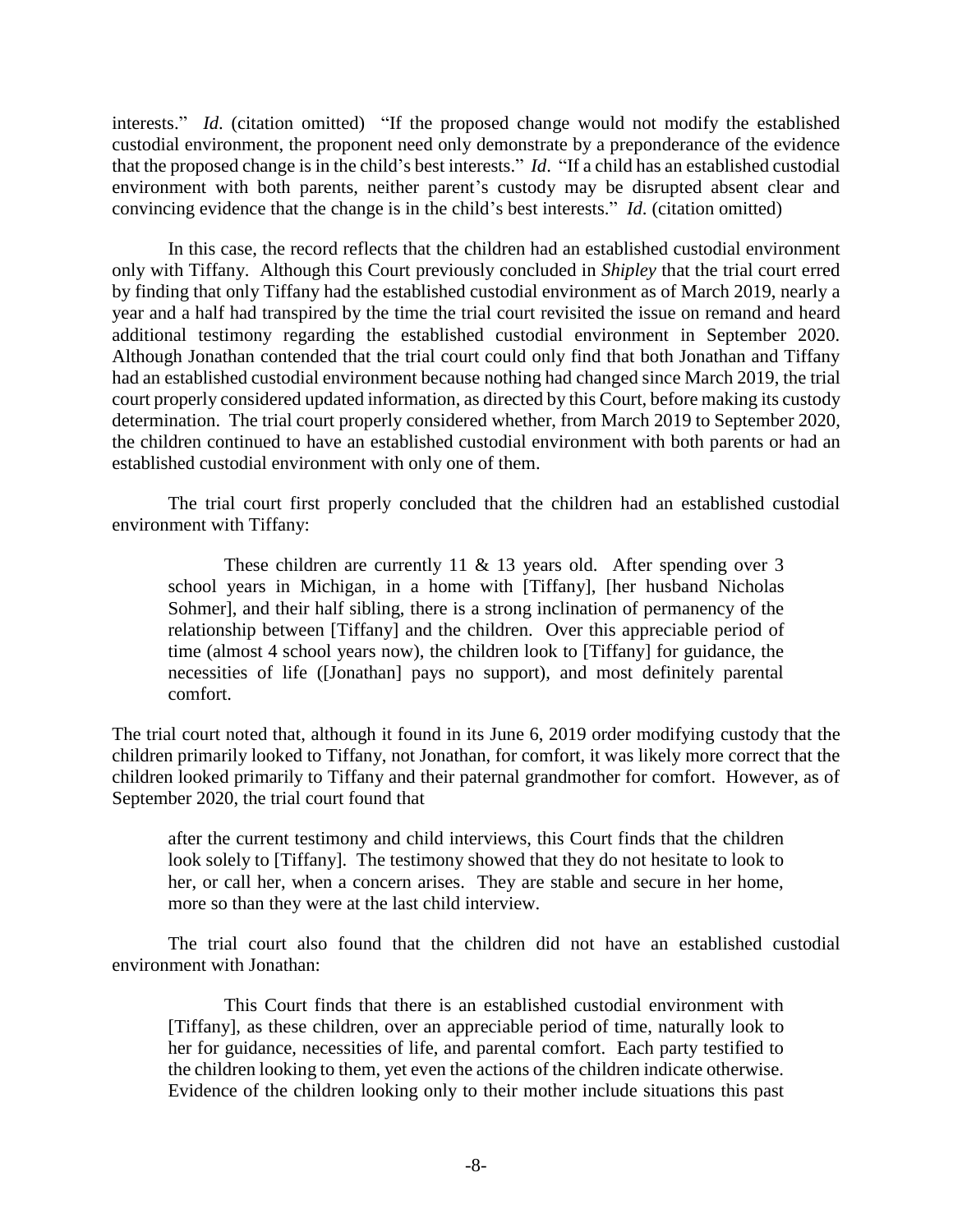summer where [MS] contacted [Tiffany] for blisters on his feet and didn't want his dad to know. [Tiffany] testified that [Jonathan] was upset when she relayed this information to him because apparently the child told [Jonathan] otherwise. [Tiffany] testified that when the children have a bad day they call her. [Tiffany] further testified that this past summer, the children went to California with a suitcase of clothing. Both parties testified that [Jonathan] asked [MS] if he only had one pair of pajamas with him, to which [MS] by his own volition called [Tiffany] asking her to send more. [Tiffany] testified that the children have always come to her for discipline, guidance, necessities of life, and parental comfort. The Court does not find that the children naturally look to [Jonathan] for discipline, guidance, necessities of life, or parental comfort. The testimony presented does not clearly preponderate in [Jonathan's] direction. This Court is not convinced that [Jonathan] ever acted like the custodial parent, even over the 2-3 months they spent with him in Missouri, as he was still trying to figure out his own life.

The record supports the trial court's findings. At the time of the custody hearings in September 2020, Jonathan had never provided financial assistance for the children. The children had lived primarily with Tiffany since the fall of 2017. Jonathan admitted that he had never provided Tiffany with any kind of financial assistance for the children, including money for the cost of appointments, activities, or school supplies. The testimony supported that while the children were in California for the summer of 2020, Tiffany sent the children care packages that included activities for the children to do while Jonathan worked, brownies, and pajamas. Tiffany also provided the children with summer clothes to take to California. The testimony established that MS, who occasionally suffered from athlete's foot, contacted Tiffany from California when he had blisters on his feet. Despite Tiffany encouraging MS to tell Jonathan about the problem, MS did not want to tell Jonathan. Further, the children lived with Jonathan for a brief period during the school year from September 2018 to December 2018, but nearly two years had passed since that time, during which Tiffany served as the children's primary caregiver. The great weight of the evidence supports the trial court's conclusion that the children did not have an established custodial environment with Jonathan but had an established custodial environment with Tiffany.

# D. BEST-INTEREST FACTORS

Jonathan argues that the trial court erred in improperly weighing several of the best-interest factors, resulting in the improper modification of custody. We disagree.

We review "the trial court's findings regarding the best-interest factors under the great weight of the evidence standard." *McRoberts*, 322 Mich App at 133 (quotation marks and citation omitted). "We review the court's ultimate custody decision for an abuse of discretion." *Id*. (citation omitted). "In the context of a child custody dispute, an abuse of discretion is found only in extreme cases wherein the trial court's decision is so palpably and grossly violative of fact and logic that it evidences the exercise of passion or bias or a perversity of will." *Id*. at 133-134 (citations omitted). "In child custody cases, the family court must consider all the factors delineated in MCL 722.23 and explicitly state its findings and conclusions with respect to each of them." *Id*. at 134 (quotation marks and citation omitted). "This Court will defer to the trial court's credibility determinations, and the trial court has discretion to accord differing weight to the bestinterest factors." *Id*. (quotation marks and citation omitted).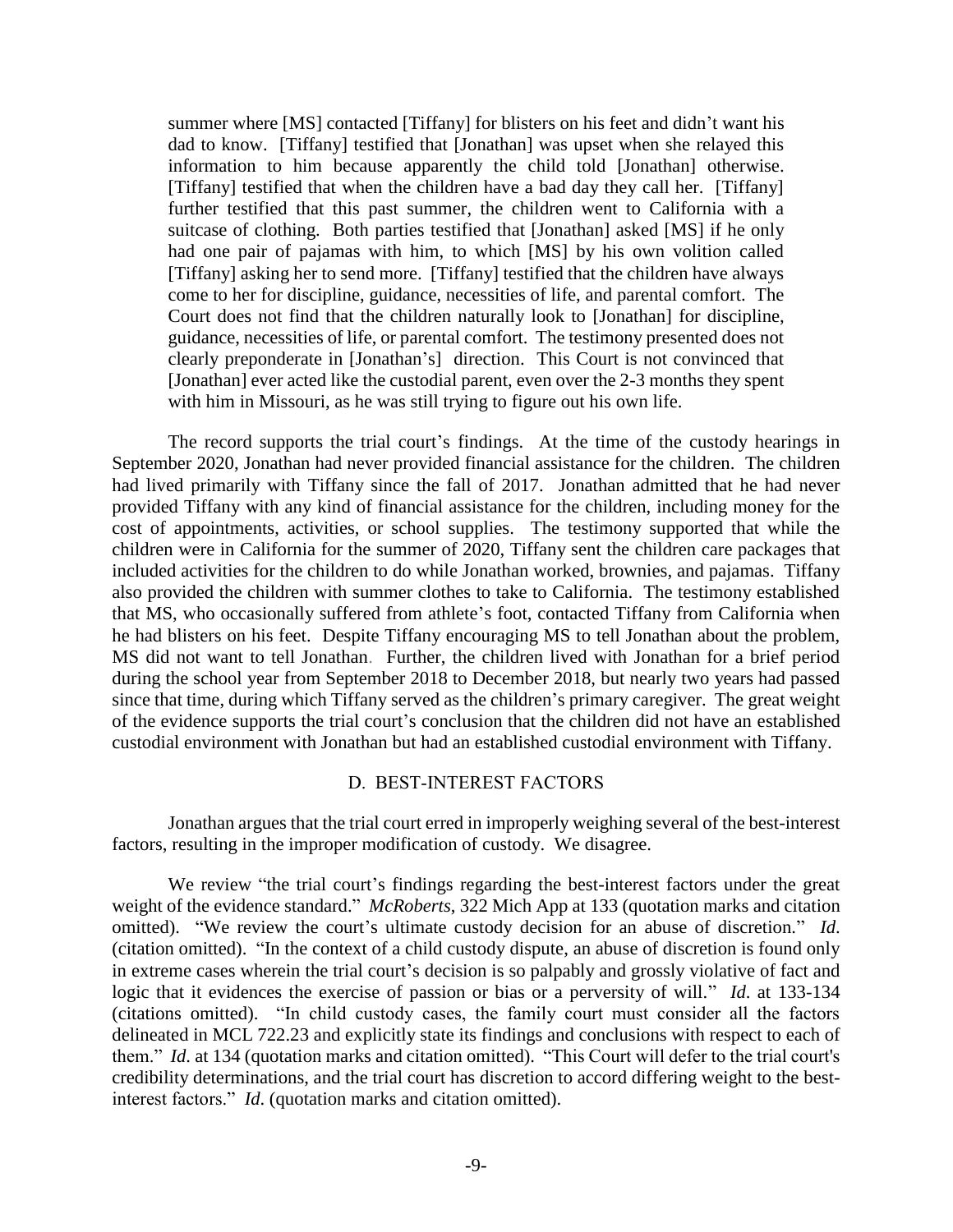Because the trial court concluded that the children had an established custodial environment only with Tiffany, she bore the burden of proving by a preponderance of the evidence that modification of custody served the children's best interests. *Bofysil*, 332 Mich App at 243. MCL 722.23 sets forth the factors to be considered in determining a child's best interests:

(a) The love, affection, and other emotional ties existing between the parties involved and the child.

(b) The capacity and disposition of the parties involved to give the child love, affection, and guidance and to continue the education and raising of the child in his or her religion or creed, if any.

(c) The capacity and disposition of the parties involved to provide the child with food, clothing, medical care or other remedial care recognized and permitted under the laws of this state in place of medical care, and other material needs.

The length of time the child has lived in a stable, satisfactory environment, and the desirability of maintaining continuity.

(e) The permanence, as a family unit, of the existing or proposed custodial home or homes.

(f) The moral fitness of the parties involved.

(g) The mental and physical health of the parties involved.

(h) The home, school, and community record of the child.

(i) The reasonable preference of the child, if the court considers the child to be of sufficient age to express preference.

(j) The willingness and ability of each of the parties to facilitate and encourage a close and continuing parent-child relationship between the child and the other parent or the child and the parents. A court may not consider negatively for the purposes of this factor any reasonable action taken by a parent to protect a child or that parent from sexual assault or domestic violence by the child's other parent.

(k) Domestic violence, regardless of whether the violence was directed against or witnessed by the child.

(l) Any other factor considered by the court to be relevant to a particular child custody dispute.

In *Rains v Rains*, 301 Mich App 313, 329; 836 NW2d 709 (2013) (citation and quotation marks omitted), this Court explained that a trial court's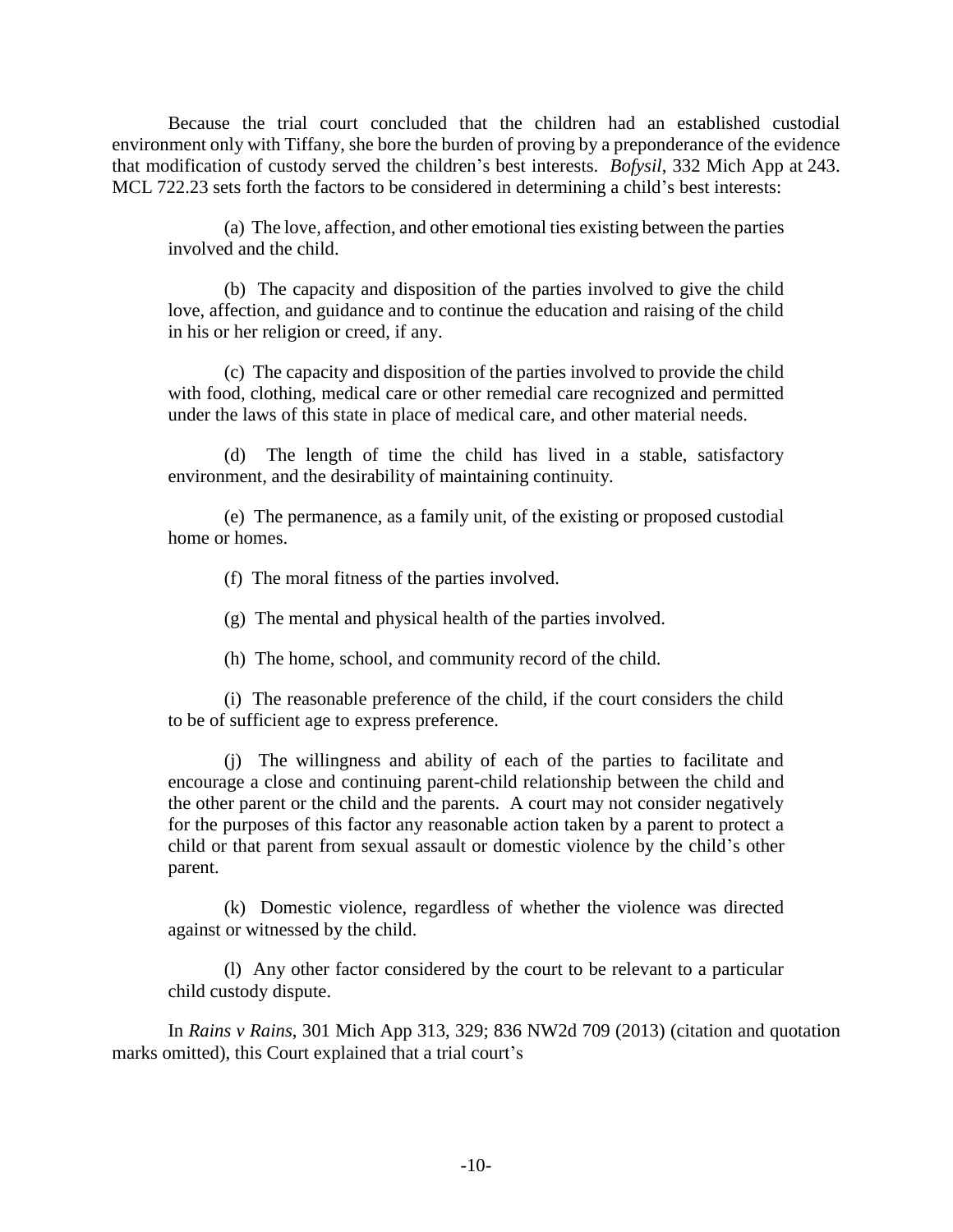findings and conclusions need not include consideration of every piece of evidence entered and argument raised by the parties. However, the record must be sufficient for this Court to determine whether the evidence clearly preponderates against the trial court's findings. This Court will defer to the trial court's credibility determinations, and the trial court has discretion to accord differing weight to the best-interest factors.

"A court need not give equal weight to all the factors, but may consider the relative weight of the factors as appropriate to the circumstances." *Sinicropi v Mazurek*, 273 Mich App 149, 184; 729 NW2d 256 (2006) (citation omitted).

In this case, the trial court found best-interest factors  $(a)$ ,  $(b)$ ,  $(c)$ ,  $(d)$ ,  $(h)$ ,  $(i)$ ,  $(k)$  and  $(l)$ favored Tiffany. The trial court found that best-interest factors (e), (f), (g) were neutral and did not weigh in favor of either party. The trial court also considered (i)—the preference of the children.<sup>2</sup> On appeal, Jonathan asserts that, following the proceedings after remand, the trial court incorrectly found that (a), (b), (c), (d), (h), (j), (k) and (l) favored Tiffany. On appeal, Jonathan provides substantive analysis for factor (j). Jonathan asserts that the trial court could not have possibly "flipped" its conclusions and found that factors (a), (b), (c), (d), (h), (k), and (l) favored Tiffany. Examination of the record, however, establishes that Jonathan's contention lacks merit. The trial court articulated its reasoning and based its decision on evidence in the record, and the great weight of the evidence supported its determinations of each of the best-interest factors.

# 1. MCL 722.23(j)

We first address best-interest factor (j), the factor which Jonathan provides argument, contending that it was impossible for the trial court to now conclude that this factor favored Tiffany on remand, when nothing had changed since the trial court's earlier conclusion that the factor favored him. We disagree.

Jonathan, relying only on testimony presented during the March 2019 custody hearing, argues that the evidence clearly established that Tiffany alienated him, as illustrated by evidence that Tiffany withheld medical, school, and prescription records from him by leaving Jonathan's name off the records and provided Sohmer's name. Jonathan also argued that the record established that Tiffany put Sohmer's name in the children's phone under "dad," and had once blocked Jonathan and his girlfriend, Mallory Van Dongen, from the children's phone.

Contrary to Jonathan's contention, the trial court not only had discretion to consider updated information on remand but this Court required that it do so. The trial court, therefore, was not bound by its previous determinations. The record reflects that, despite the parties' continued inability to facilitate a relationship between the children and the other parent, things continued to change and evolve since the previous custody hearing in March 2019. Approximately a year and a half had passed, during which the parties continued to struggle to facilitate their children's

 $\overline{a}$ 

 $2$  In June 2019, following the March 2019 custody hearing, the trial court found all of the bestinterest factors neutral other than two. In June 2019, the trial court concluded that best-interest factor (j) "slightly" favored Jonathan, and best-interest factor (k) favored Tiffany.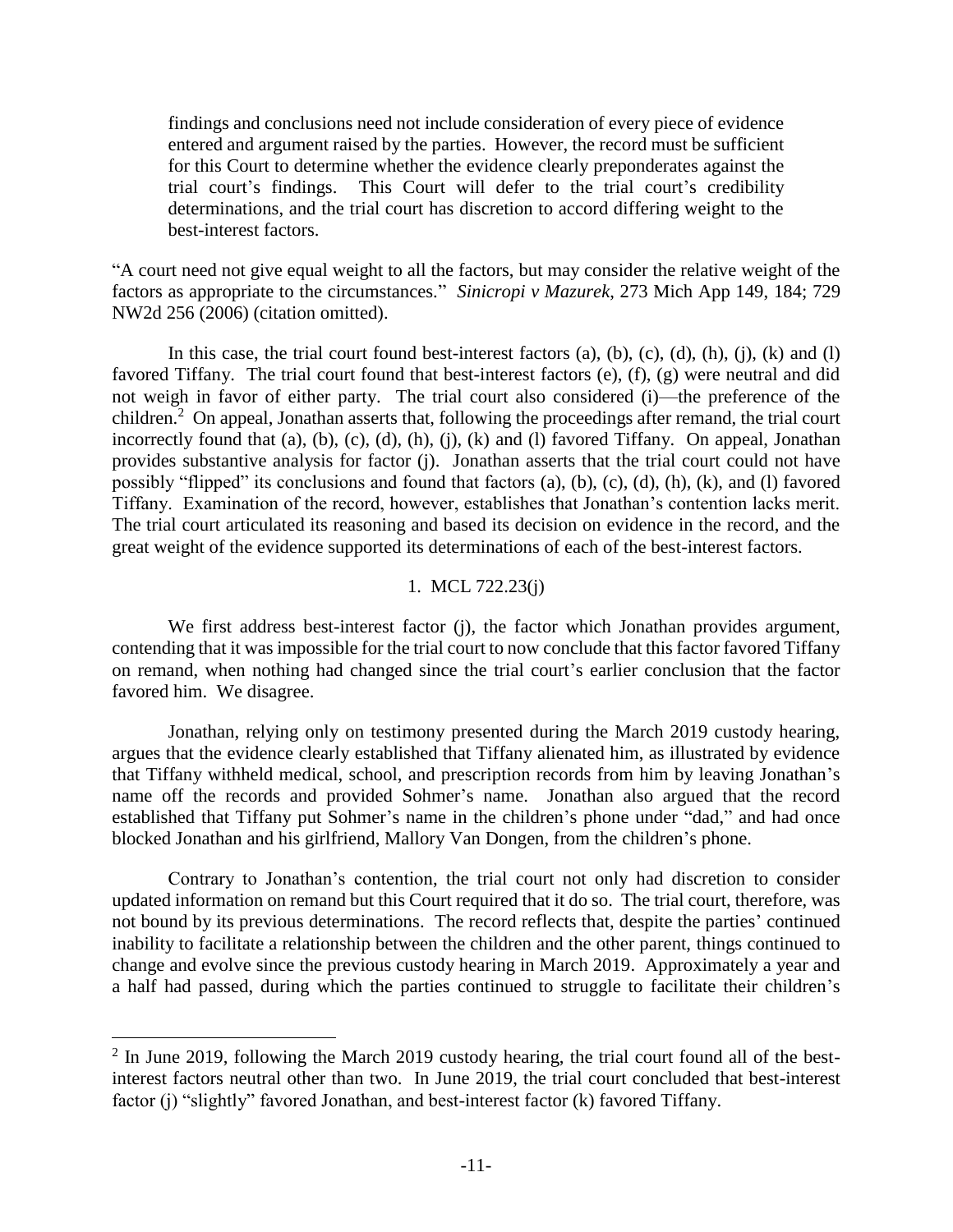relationships with the other parent. The trial court heard testimony from both Tiffany and Jonathan to that effect. MCL 722.23(j) requires consideration of "[t]he willingness and ability of each of the parties to facilitate and encourage a close and continuing parent-child relationship between the child and the other parent or the child and the parents." The trial court made several findings regarding this factor, ultimately concluding that Tiffany's behavior did not appear intentionally destructive, while Jonathan engaged in alienating behaviors.

The trial court found that, while both parties struggled to have phone communications with the children, Tiffany struggled to get through to the children at all; whereas, Jonathan got through to them but his calls were cut short because he called around their bedtimes. The trial court appropriately noted that its June 6, 2019 order required Jonathan to call the children before 9:00 p.m. Tiffany, therefore, had not violated the order by limiting the children's phone communications with Jonathan after 9:00 p.m. The trial court also found that, during Jonathan's parenting time in the summer, he did not allow AS to give Tiffany her phone number. The trial court found further that Tiffany had to purchase last minute flights for the children to return home at an additional expense to herself because Jonathan refused, despite the June 6, 2019 order mandating that he purchase the flights. The trial court found that Tiffany made unilateral decisions regarding the children's schooling and doctors, but she had been making those decisions even before the divorce. Further, the trial court found that, although Jonathan believed that Tiffany endeavored to replace him with Sohmer, Jonathan also testified that his communications with the children had improved and were currently better than in the past.

The record reflects that the trial court's findings were supported by the great weight of the evidence. Evidence established that, as of the most recent custody hearing, Tiffany had not intentionally tried to alienate Jonathan from the children's lives but actually had encouraged the children to speak with him. For example, while in California, MS called Tiffany about his problems, including the blisters on his feet. Tiffany encouraged MS to go to Jonathan. She also encouraged MS to call Jonathan to speak with him about music, their common interest.

The record indicates that Tiffany never had the children ignore Jonathan's phone calls. She blocked Jonathan's phone number one time when he said he intended to take the children to California and enroll them in school there. Evidence also established that Tiffany had not decided to enforce the children's bedtimes simply to alienate Jonathan. The record reflects that she sought to enforce and maintain the children's bedtime routine. The record also indicated that, despite the court's order that Jonathan pay for the summertime flights, Tiffany had been forced to purchase last minute flights for the children. Although Jonathan maintained that Tiffany alienated him from the children, the record indicated that his communication had improved with the children since March 2019.

The record reflects that the parties presented conflicting evidence and testimony regarding their willingness and ability to facilitate the parent-child relationship with the other parent. Credibility determinations are matters for the trial court to decide. *Rains*, 301 Mich App at 329. Analysis of the record in this case establishes that the trial court's determination that best-interest factor (j) favored Tiffany was not against the great weight of the evidence.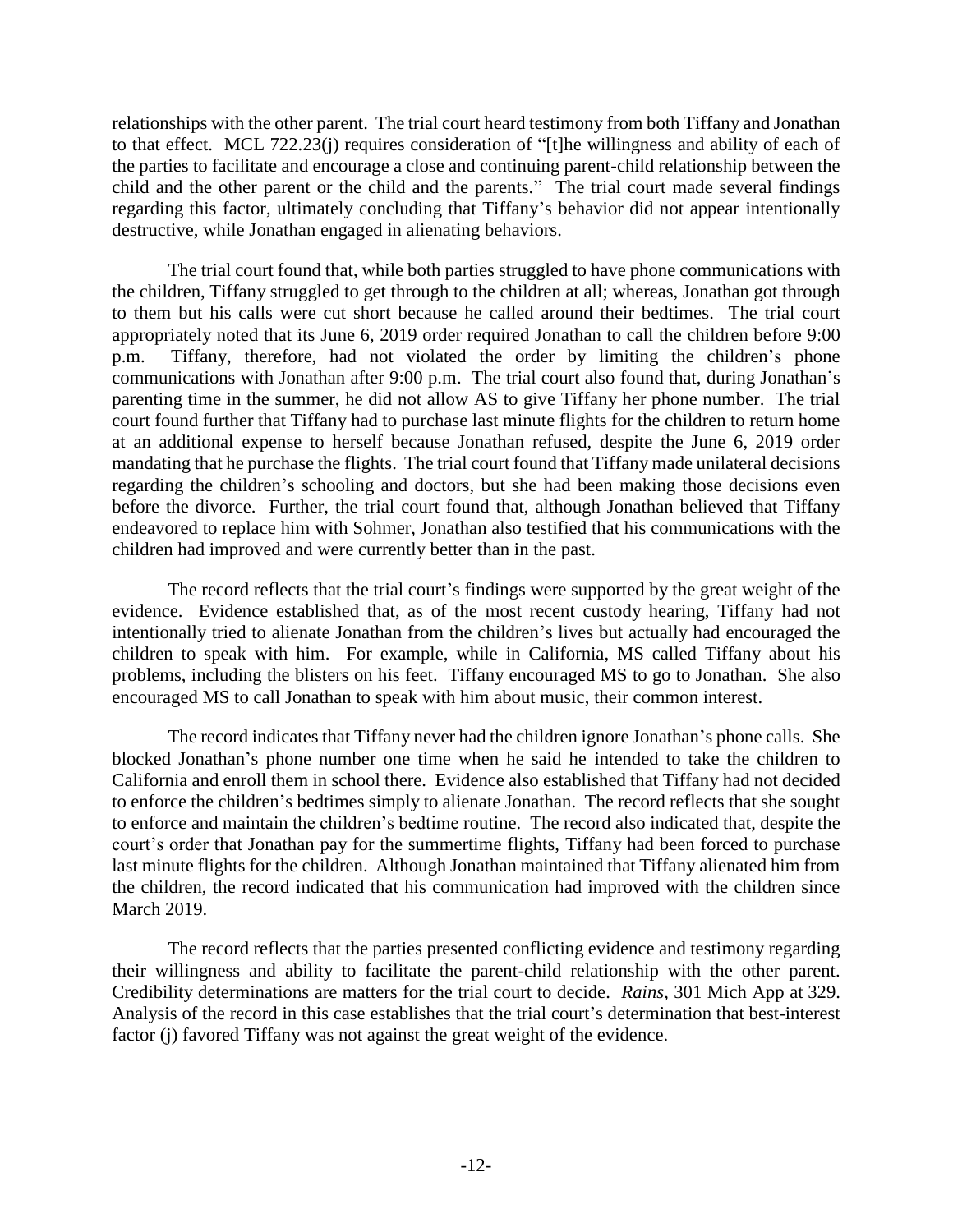### 2. MCL 722.23(a)

MCL 722.23(a) requires consideration of "[t]he love, affection, and other emotional ties existing between the parties involved and the child." The trial court found that although both parties loved their children, showed them affection, and had emotional ties to the children, this factor weighed in favor of Tiffany because the evidence illustrated that the children turned to Tiffany first when they were in need, and as a stay-at-home parent, Tiffany focused on the children's schoolwork and emotional needs. Evidence supports the trial court's determination of this factor. The children turned primarily to Tiffany in times of need and she attended to them. The children contacted Tiffany to send them clothing. She also sent them care packages with various items that they needed. Further, testimony established that Tiffany provided for the children's daily needs and supported them emotionally and intellectually. The children sought Tiffany when they felt upset. Although Jonathan testified that the children discussed their problems with him as well, the great weight of the evidence supports the court's findings and conclusion that factor (a) favored Tiffany.

## 3. MCL 722.23(b)

MCL 722.23(b) requires consideration of "[t]he capacity and disposition of the parties involved to give the child love, affection, and guidance and to continue the education and raising of the child in his or her religion or creed, if any." The trial court found that, although both parties had the capacity to give the children love and affection, Tiffany had the ability to provide proper guidance to the children. The record reflects that she recognized the children's needs for stability and comfort. Tiffany chose not to remove the children from Missouri after the divorce because it would have been difficult legally, and she recognized the importance of having the children remain in the family home, stay in their same school, and maintain a relationship with their maternal grandmother. Tiffany chose what served the children's overall needs. After the divorce, Jonathan moved to California. Initially, he agreed to have the children live in Michigan and go to school there to enable them to have stability. Later, however, he sought to uproot the children's lives and took them out of their school and flew them to California without notifying Tiffany. The record also indicates that Tiffany found it important to maintain the children's relationships with their relatives, including their grandmother. No evidence was presented that Jonathan facilitated such relationships. Jonathan testified that he asked the children about their preference and discussed the "pros" and "cons" about living in Michigan or California. The trial court properly found this troubling because discussing court matters with children is highly inappropriate and lends itself "to a parent's inability to properly guide." The great weight of the evidence supports the trial court's determination that best-interest factor (b) favored Tiffany.

## 4. MCL 722.23(c)

MCL 722.23(c) requires consideration of "[t]he capacity and disposition of the parties involved to provide the child with food, clothing, medical care or other remedial care recognized and permitted under the laws of this state in place of medical care, and other material needs." The trial court found that the evidence and testimony established that Tiffany maintained the health insurance for the children through Sohmer, and although the parties provided food and clothing for the children when the children were with them, Tiffany also sent the children additional clothing, food, and other things during their parenting time with Jonathan in California. Jonathan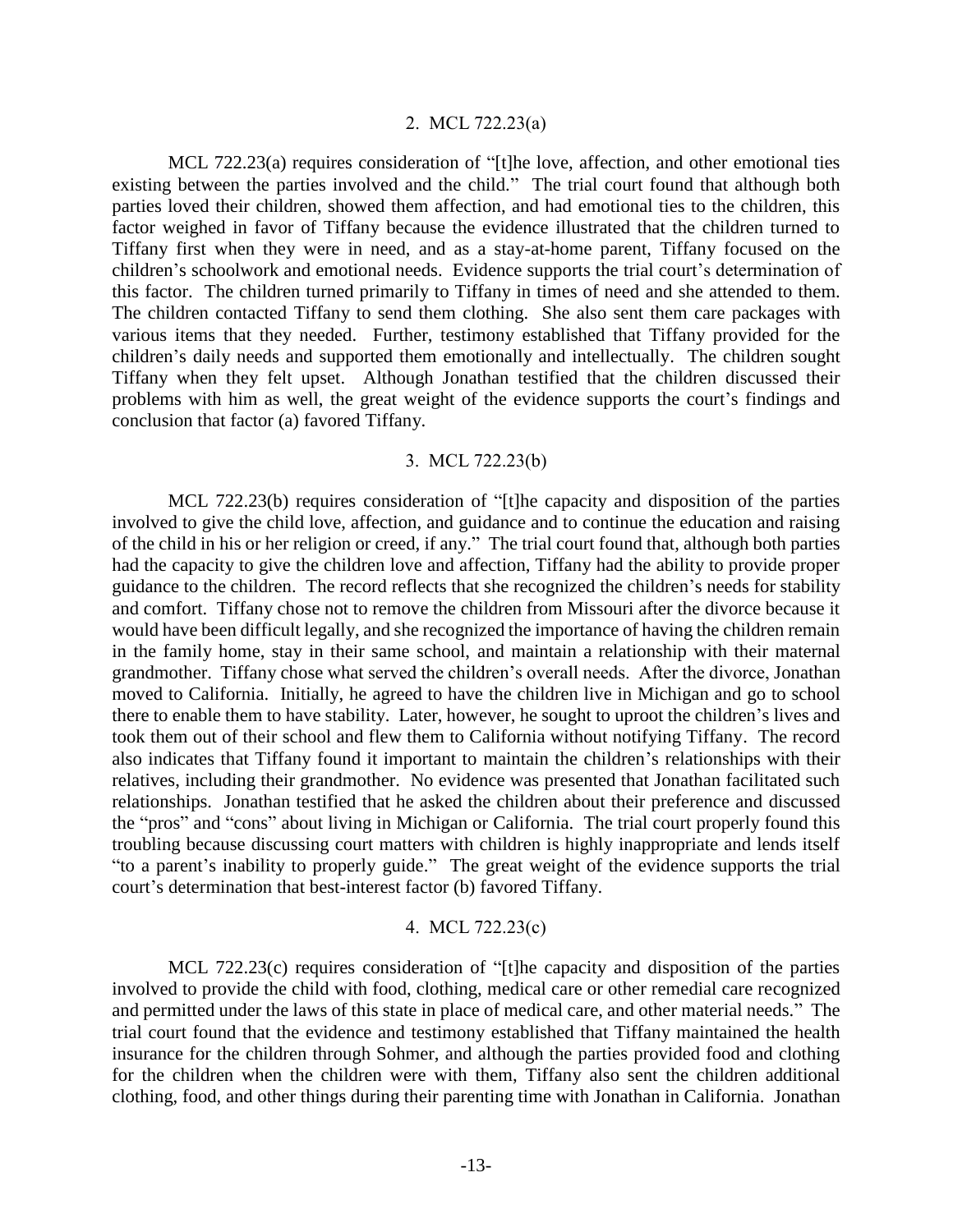provided no financial support to Tiffany for the children. The court also found that when Jonathan attempted to rent an expensive instrument for MS in Michigan, he never paid anything for the instrument. Tiffany had to tell MS that the instrument was too expensive.

All of the trial court's factual findings regarding factor (c) are supported by evidence in the record. In regard to the instrument, Sohmer testified that when MS spoke to Jonathan about which instrument MS should play, their conversation turned to instrument rental expense, after which Tiffany received a message from Jonathan lamenting Tiffany's and Sohmer's inability to financially support a band rental considering they lived in a low-class neighborhood. Jonathan told Tiffany and Sohmer that he would pay the monthly rent for the instrument, but he failed to do so. Jonathan testified that he never paid for the instrument only because he was never presented with the bill. The trial court found that Jonathan never paid any child support over the years, he paid nothing for the instrument, and simply shifted the blame to Tiffany. Jonathan admitted that he had never provided Tiffany any financial support for the children. Analysis of the record establishes that the great weight of the evidence supports the trial court's determination that bestinterest factor (c) favored Tiffany.

## 5. MCL 722.23(d)

MCL 722.23(d) requires the consideration of "[t]he length of time the child has lived in a stable, satisfactory environment, and the desirability of maintaining continuity." The record reflects that the children lived in a stable and satisfactory environment with Tiffany in Michigan since 2017. The children went to Michigan for their summer parenting time in 2017, but remained there for the school year because Jonathan moved to California. Despite the fact that they attended school in California for a semester in the fall of 2018, the children lived primarily in Michigan since the summer of 2017 pursuant to the parties' agreement. The record established that the children had a structured and stable life in Michigan. They lived comfortably and happily with Tiffany, Sohmer, and their baby sister. The children never stayed in California for a prolonged period of time, and their primary residence from 2017 to 2020 remained in Michigan. The trial court deemed maintenance of the continuity of that stable environment an important consideration for the children's best-interest analysis. The trial court did not err in this regard. The great weight of the evidence supported the trial court's determination regarding best-interest factor (d).

# 6. MCL 722.23(h)

MCL 722.23(h) requires consideration of "[t]he home, school, and community record of the child." The trial court found that, although Jonathan testified that MS had problems with reading and credited himself with helping MS improve in reading, this factor favored Tiffany because, at the time of the new custody hearings, the children were in their third year in Michigan schools and Tiffany historically handled the children's school, doctor, and dentist appointments. The record supports the trial court's findings. As stated in best-interest factor (d), the children had been attending school almost exclusively in Michigan since 2017. Further, although Jonathan had concerns about MS's reading, the record established that Tiffany handled the children's schooling and medical appointments, Tiffany and Sohmer were home with the children to assist in their schooling, and the children were doing well in school. The trial court's findings regarding bestinterest factor (h) were not against the great weight of the evidence.